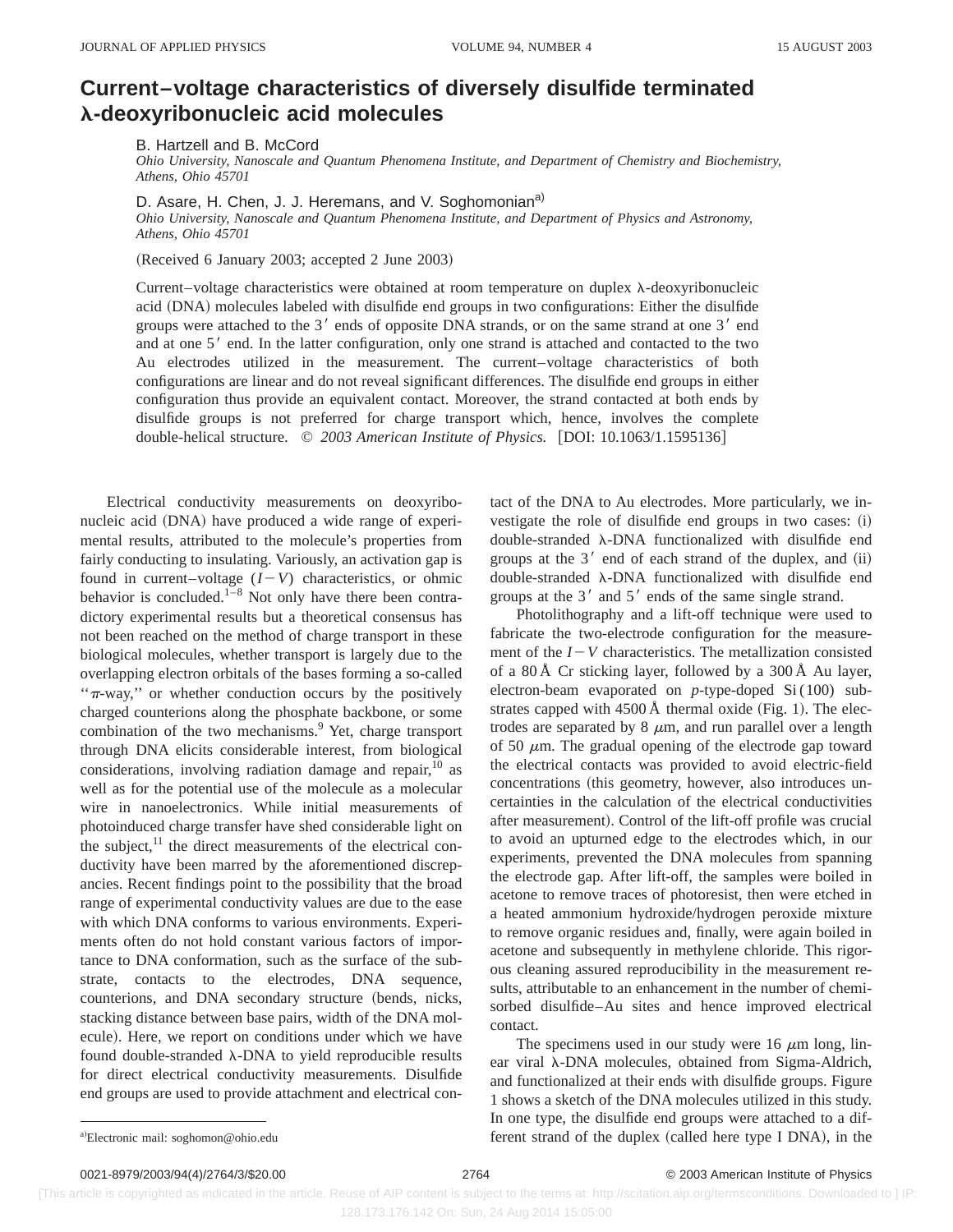

FIG. 1. Below: Sketch of the two disulfide-labeled  $\lambda$ -DNA configurations. For the top configuration, the disulfide groups are attached on opposite strands, for the lower configuration, on the same strand of the duplex DNA.  $\lambda$ 1,  $\lambda$ 2,  $\lambda$ 3, and  $\lambda$  extension are oligonucleotides utilized in the synthesis. Above: The Au electrode geometry, on  $Si/SiO<sub>2</sub>$  substrates.

other type, the disulfide end groups were attached to the same strand, using a 25-base pair extension (type II DNA). We do not expect the disulfide-Au bond to differ in both cases. Also, the short extension is not expected to modify the charge transport in the  $\sim$ 48 000 base pair long  $\lambda$ -DNA. Hence, a comparison of the  $I-V$  characteristics between types I and II DNA allows us to isolate the role of strand-tostrand charge transport.

Type I DNA was synthesized using a hybridization method adapted from Braun *et al*. <sup>12</sup> In its linear form, l-DNA possesses, at both ends, two short overhang regions of 12-bases long. Single strands of 12 base length, phosphorylated at the 5<sup>'</sup> end and modified with terminal disulfide C3 S-S groups at their 3' ends, complementary to the 12 unpaired bases of each overhang region, were obtained from Integrated DNA Technologies  $(\lambda 1$  and  $\lambda 2)$ . These single strands were hybridized to the  $\lambda$ -DNA overhang regions, and then ligated to the  $\lambda$ -DNA using T4 ligase (MBI Fermentas) to complete the phosphate backbone, as indicated in Fig. 1. The solution was filtered (Microcon-100) to remove excess unhybridized fragments. To synthesize the type II DNA, three different single-strand oligonucleotides along with l-DNA were necessary, as reflected in Fig. 1. In the first step, a 12 base 5' phosphorylated oligonucleotide, functionalized on the 3' end with a disulfide  $(\lambda 1)$  was hybridized and ligated to the complementary 12-base sticky end of  $\lambda$ -DNA, as described herein, and the solution filtered. The second oligonucleotide added to this modified  $\lambda$  was a 5' phosphorylated 25 base fragment  $(\lambda$  extension) with part of its sequence complementary to the other 12-base sticky end of the  $\lambda$  substrate. After ligation of this oligonucleotide and subsequent filtration, the extra 13 overhanging bases of the  $\lambda$  extension served as another sequence to hybridize a third oligonucleotide to. This final oligonucleotide consisted of a



FIG. 2.  $I-V$  characteristics on  $\lambda$ -DNA measured at room temperature. Solid line: DNA with disulfides on opposite strands; Dashes: DNA with disulfides on the same strand, device A, swept from  $-15$  V to 15 V; Dots: Same as device A, but swept from 15 V to  $-15$  V; Dashes–dots: DNA with disulfides on the same strand, device B, different sweeps from 15 V to  $-15$  V; Filled circles: Electrodes without DNA (zero line).

complementary 13 base sequence, functionalized on the  $5'$ end with a C6 S-S group  $(\lambda 2)$ . The hybridization was followed by another ligation and filtration.

Alignment of the DNA molecules between the Au electrodes was achieved through manipulation by ac electric fields. Confocal microscopy using a DNA fluorescent intercalating dye visually ascertained the trapping of DNA molecules by this method. An electric field of  $10^6$  V/m at a frequency of 1 MHz was found to be optimal.<sup>13,14</sup> Alignment by flow, instead of ac fields, also allowed for the trapping of DNA molecules between electrodes, although with less reproducibility. With the ac voltage applied to the electrodes, a 2  $\mu$ L drop of the appropriate DNA solution (1–5 nM) was centered over the electrodes. The sample was kept within a hydration chamber where the relative humidity was maintained between 85%–90% to control droplet evaporation during the 25 min alignment. The sample was left for an additional 25 min in the chamber to allow for sufficient Au-S bond formation, after removing the ac voltage. The controlled humidity, long alignment time, and bond formation time, were necessary to obtain repeatable trapping of the DNA and consistent electrical contacts. The alignment was followed by a rinse with deionized water to remove both unbound DNA and buffer solution. The sample was then dried under a flow of nitrogen gas.

Figure 2 shows  $I - V$  characteristics measured on the samples under an ambient condition and at room temperature. Included are measurements on type I and type II samples, with, for the latter, some curves repeated in the opposite voltage sweep direction (from negative to positive voltage or vice versa), and for different samples (devices A and B), to determine reproducibility. Figure 2 also shows the current measured before DNA deposition, as a zero line. The data shows a close-to-linear  $I-V$  characteristic for both DNA types. Assuming a single layer of DNA molecules is in electrical contact with the Au electrode, a dc conductivity of  $6\times10^{-4}$  S cm<sup>-1</sup> to  $1\times10^{-3}$  S cm<sup>-1</sup> can be deduced for ei